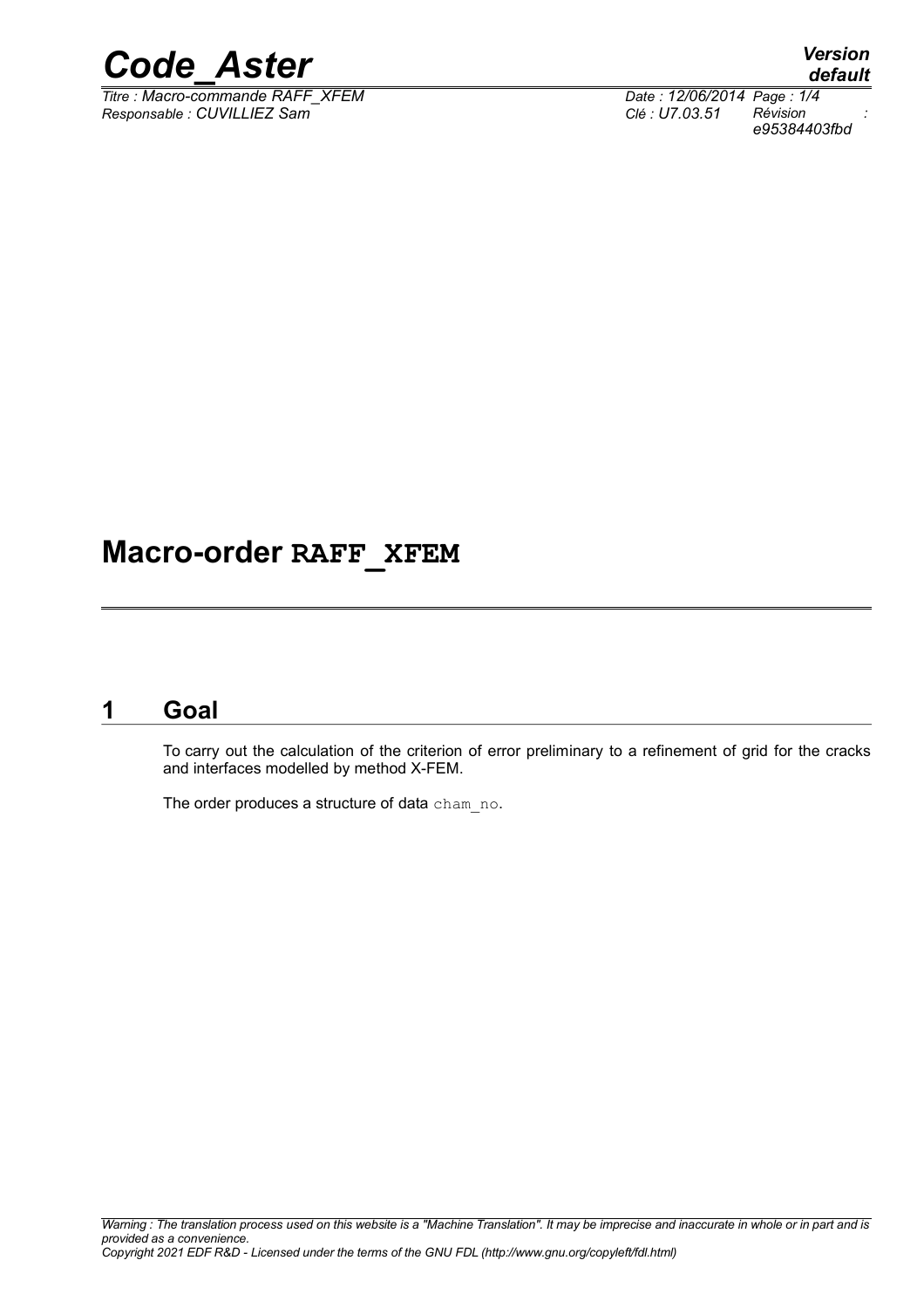# *Code\_Aster Version*

*Titre : Macro-commande RAFF\_XFEM Date : 12/06/2014 Page : 2/4 Responsable : CUVILLIEZ Sam Clé : U7.03.51 Révision :*

*default*

*e95384403fbd*

# **2 Syntax**

```
Fr = RAFF_XFEM
(
  \Diamond TYPE = / 'DISTANCE', [DEFECT]
               / 'ZONE'
  ♦ CRACK = (FISS1, FISS2,), [ l_fiss_xfem ]
  # SO STANDARD =/ 'ZONE'
  \bullet RAY = R, [R]
 ),
```
*Warning : The translation process used on this website is a "Machine Translation". It may be imprecise and inaccurate in whole or in part and is provided as a convenience. Copyright 2021 EDF R&D - Licensed under the terms of the GNU FDL (http://www.gnu.org/copyleft/fdl.html)*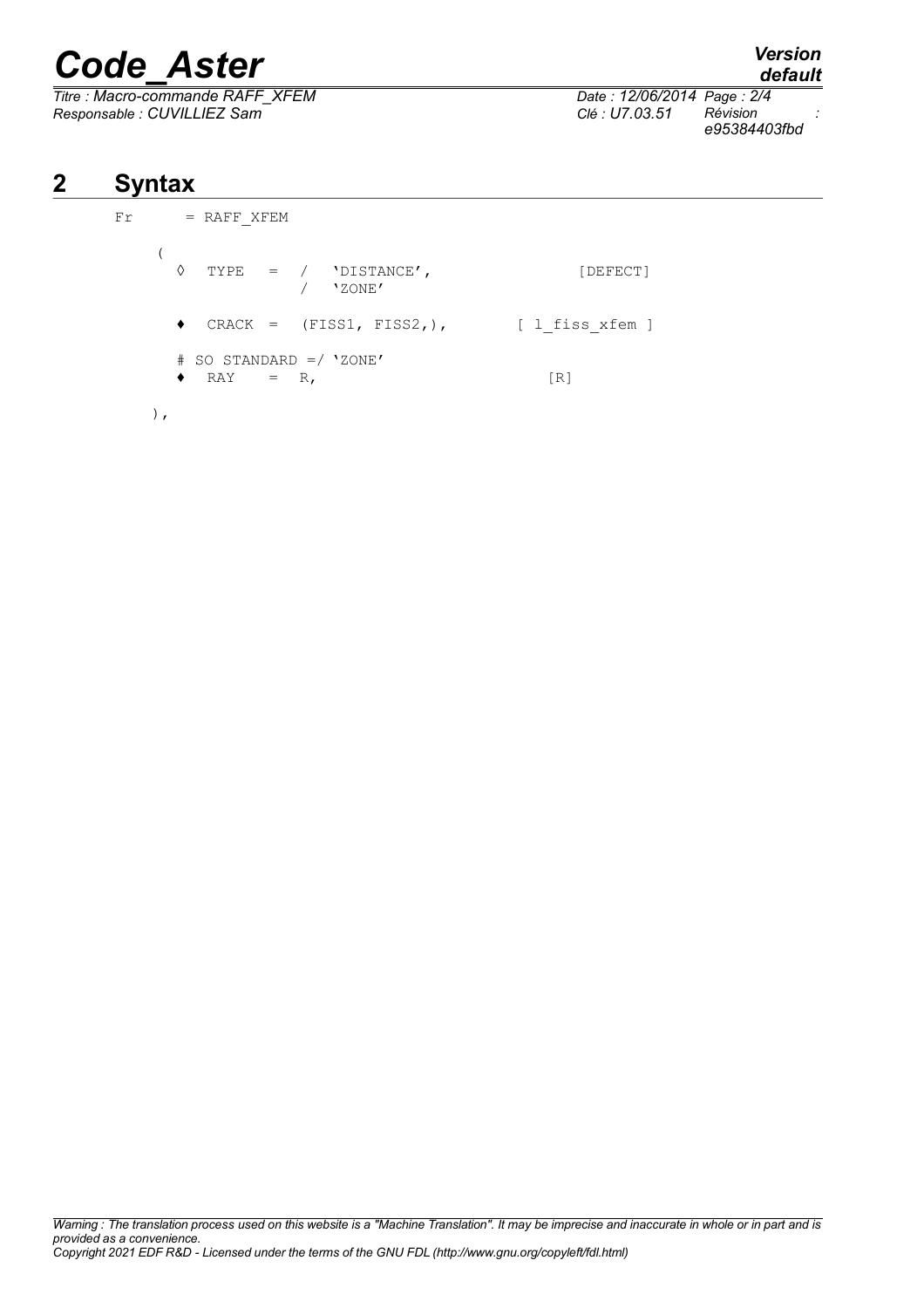# *Code\_Aster Version*

*Titre : Macro-commande RAFF\_XFEM Date : 12/06/2014 Page : 3/4 Responsable : CUVILLIEZ Sam Clé : U7.03.51 Révision :*

*e95384403fbd*

## **3 Operation general**

<span id="page-2-2"></span>L'operator RAFF XFEM allows to create a field in preparation for a refinement of grid within the framework of the cracks represented by method X-FEM. The idea is to characterize the nodes or the meshs located in a zone around the bottom of crack (zone of interest). That will make it possible to refine later on the meshs close to the bottom of crack, for example to improve calculation of the rate of refund of energy.

The field created by RAFF\_XFEM can be qualified of field (or of indicator) "of error" *a priori*.

<span id="page-2-0"></span>The indicator created can be of 2 types (TYPE = 'DISTANCE' or 'ZONE').

#### **3.1 Indicator in distance**

By choosing this kind of indicator, the operator RAFF\_XFEM create a field with the nodes "of error" *a priori*. This error in each node testifies to the distance minimum of the distances to the funds of the cracks (or on surface for the interfaces).

Thus, the nodes close to the funds of cracks X-FEM (or surfaces X-FEM for the interfaces) will have a high "error". On the other hand, more the node is distant, more "the error" will be weak. This criterion is used for the software of refinement as grid, used thereafter (see for example sslp317a, b). The nodes closest to the funds of cracks will be refined in priority.

More precisely if one notes *lsn* the level set normal and *lst* the level set tangent, the field with the nodes created has as a formula:

*erreur*=−*r* where *r* is the distance:

- at the bottom of crack for the cracks:  $r = \sqrt{(lsn^2 + lst^2)}$
- with the interface for the interfaces:  $r = \sqrt{(lsn^2)}$

The values of the field are thus all negative. Very distant nodes ( *r* large) error values negative very distant from 0 and the close nodes will have ( *r* small) will have error values negative close to 0. It will be enough to say to Lobster (MACR, ADAP, MAIL) to refine the meshs where the value is largest (mathematically speaking). For that, it will be necessary to specify in MACR\_ADAP\_MAIL : USAGE\_CMP = 'RELATIVE'

One will be able is to refine a given percentage of meshs nearest to the bottom (CRIT\_RAFF\_PE), that is to say to give a value of the distance (more precisely opposite of the distance) in on this side which the meshs will be refined (CRIT RAFF ABS). For more advices, consult documentation [U2.05.02].

This indicator in distance can pose problems which we will not evoke here. This is why a second indicator, more robust, was developed.

#### **3.2 Indicator by zone (indicating binary)**

<span id="page-2-1"></span>It is the indicator **advised**.

By choosing this indicator, the operator RAFF\_XFEM create a field by mesh (field of the type map) of binary nature. The principle of this indicator is to be worth 1 in the zone to be refined (zone of interest) and 0 everywhere else. The zone of interest is in 2D a disc around the bottom of crack and in 3D a torus around the bottom of crack, characterized by the data of a ray *Rraff* .

For the interfaces, the zone of interest is a band around the interface.

More precisely : The field is initialized to 0.